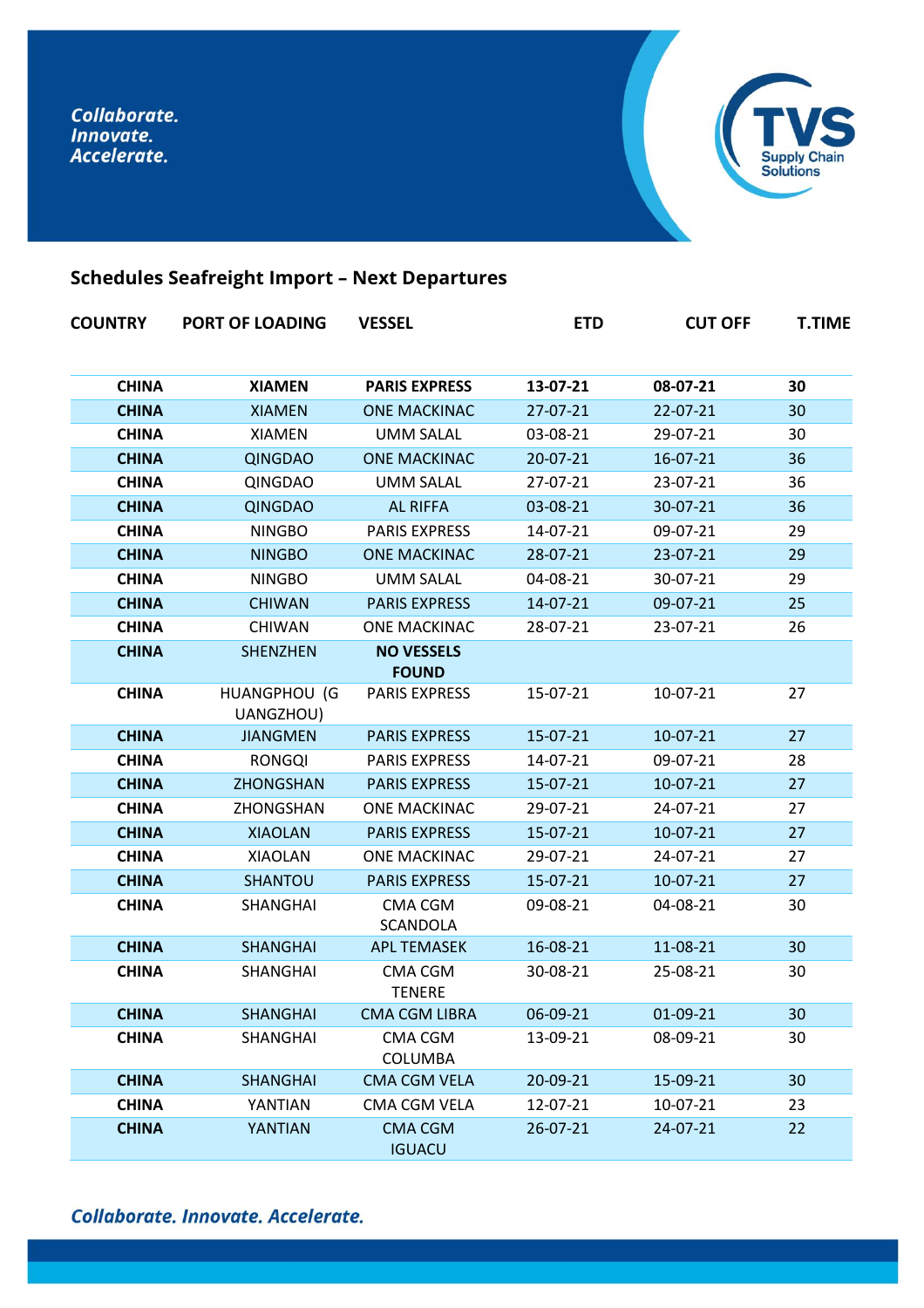

# **Schedules Seafreight Import – Next Departures**

| <b>COUNTRY</b> | <b>PORT OF LOADING</b> | <b>VESSEL</b>                     | <b>ETD</b> | <b>CUT OFF</b> | <b>T.TIME</b> |
|----------------|------------------------|-----------------------------------|------------|----------------|---------------|
| <b>CHINA</b>   | YANTIAN                | <b>CMA CGM</b><br><b>AQUILA</b>   | 09-08-21   | 07-08-21       | 23            |
| <b>CHINA</b>   | YANTIAN                | <b>CMA CGM</b><br><b>SCANDOLA</b> | 16-08-21   | 14-08-21       | 23            |
| <b>CHINA</b>   | YANTIAN                | <b>APL TEMASEK</b>                | 23-08-21   | 21-08-21       | 23            |
| <b>CHINA</b>   | YANTIAN                | <b>CMA CGM</b><br><b>TENERE</b>   | 06-09-21   | 04-09-21       | 23            |
| <b>CHINA</b>   | YANTIAN                | CMA CGM LIBRA                     | 13-09-21   | 11-09-21       | 23            |
| <b>CHINA</b>   | YANTIAN                | <b>CMA CGM</b><br><b>COLUMBA</b>  | 20-09-21   | 18-09-21       | 23            |
| <b>CHINA</b>   | YANTIAN                | CMA CGM VELA                      | 27-09-21   | 25-09-21       | 23            |
| <b>CHINA</b>   | <b>SHUNDE</b>          | <b>CMA CGM</b><br><b>IGUACU</b>   | 25-07-21   | 22-07-21       | 24            |
| <b>CHINA</b>   | <b>SHUNDE</b>          | <b>OOCL MALAYSIA</b>              | 01-08-21   | 29-07-21       | 24            |
| <b>CHINA</b>   | <b>SHUNDE</b>          | <b>CMA CGM</b><br><b>AQUILA</b>   | 08-08-21   | 05-08-21       | 24            |
| <b>CHINA</b>   | <b>SHUNDE</b>          | CMA CGM<br>SCANDOLA               | 15-08-21   | 12-08-21       | 24            |
| <b>CHINA</b>   | <b>SHUNDE</b>          | <b>APL TEMASEK</b>                | 22-08-21   | 19-08-21       | 24            |
| <b>CHINA</b>   | <b>SHUNDE</b>          | <b>CMA CGM</b><br><b>TENERE</b>   | 05-09-21   | 02-09-21       | 24            |
| <b>CHINA</b>   | <b>SHUNDE</b>          | <b>CMA CGM LIBRA</b>              | 12-09-21   | 09-09-21       | 24            |
| <b>CHINA</b>   | <b>SHUNDE</b>          | CMA CGM<br><b>COLUMBA</b>         | 19-09-21   | 16-09-21       | 24            |
| <b>CHINA</b>   | <b>SHUNDE</b>          | <b>CMA CGM VELA</b>               | 26-09-21   | 23-09-21       | 24            |
| <b>CHINA</b>   | QINGDAO                | <b>TBA</b>                        | 06-07-21   | 29-06-21       | 37            |
| <b>CHINA</b>   | <b>QINGDAO</b>         | <b>ONE MACKINAC</b>               | 20-07-21   | 15-07-21       | 37            |
| <b>CHINA</b>   | <b>QINGDAO</b>         | <b>UMM SALAL</b>                  | 27-07-21   | 22-07-21       | 37            |
| <b>CHINA</b>   | <b>FOSHAN</b>          | <b>CMA CGM</b><br><b>IGUACU</b>   | 16-07-21   | 14-07-21       | 33            |
| <b>CHINA</b>   | <b>FOSHAN</b>          | <b>OOCL MALAYSIA</b>              | 23-07-21   | 20-07-21       | 33            |
| <b>CHINA</b>   | <b>FOSHAN</b>          | <b>CMA CGM</b><br><b>AQUILA</b>   | 30-07-21   | 27-07-21       | 33            |
| <b>CHINA</b>   | <b>FOSHAN</b>          | CMA CGM<br>SCANDOLA               | 06-08-21   | 03-08-21       | 33            |
| <b>CHINA</b>   | <b>XIAMEN</b>          | <b>TAYMA</b>                      | 08-07-21   | 03-07-21       | 33            |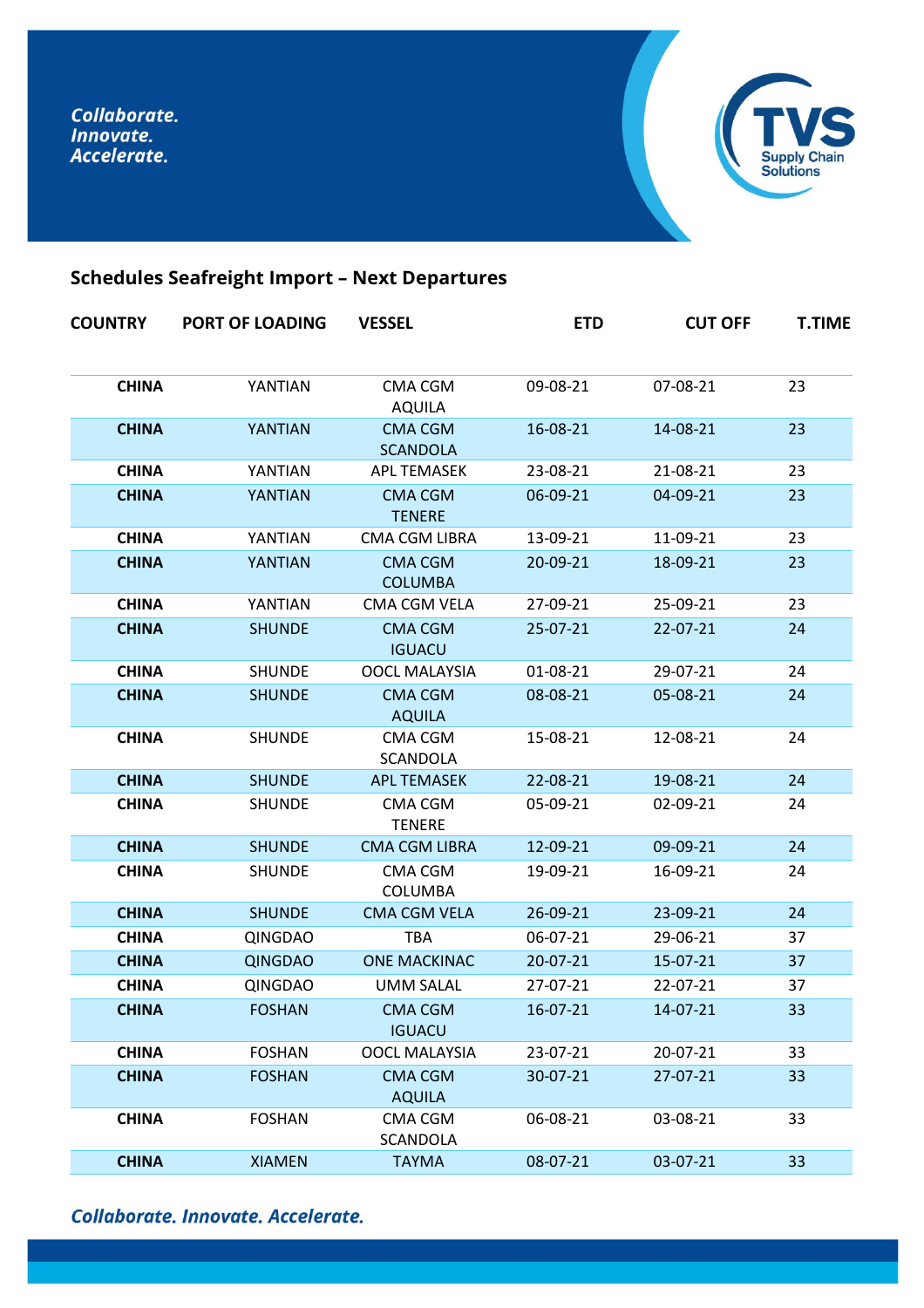

# **Schedules Seafreight Import – Next Departures**

| <b>COUNTRY</b> | <b>PORT OF LOADING</b>           | <b>VESSEL</b>                   | <b>ETD</b>     | <b>CUT OFF</b> | <b>T.TIME</b> |
|----------------|----------------------------------|---------------------------------|----------------|----------------|---------------|
| <b>CHINA</b>   | <b>XIAMEN</b>                    | <b>MSC LENI</b>                 | 15-07-21       | 10-07-21       | 33            |
| <b>CHINA</b>   | <b>XIAMEN</b>                    | <b>UMM SALAL</b>                | $22 - 07 - 21$ | 17-07-21       | 33            |
| <b>CHINA</b>   | <b>XIAMEN</b>                    | <b>MSC SIXIN</b>                | 29-07-21       | 24-07-21       | 33            |
| <b>CHINA</b>   | <b>DALIAN</b>                    | <b>TBA</b>                      | 06-07-21       | 28-06-21       | 38            |
| <b>CHINA</b>   | <b>DALIAN</b>                    | ONE MACKINAC                    | 13-07-21       | 05-07-21       | 38            |
| <b>CHINA</b>   | <b>DALIAN</b>                    | <b>UMM SALAL</b>                | $20 - 07 - 21$ | $12 - 07 - 21$ | 38            |
| <b>CHINA</b>   | <b>DALIAN</b>                    | <b>MILANO BRIDGE</b>            | 30-07-21       | 22-07-21       | 38            |
| <b>CHINA</b>   | <b>DALIAN</b>                    | <b>TBA</b>                      | 06-08-21       | 29-07-21       | 38            |
| <b>CHINA</b>   | <b>DALIAN</b>                    | <b>ONE</b><br><b>MANCHESTER</b> | 13-08-21       | 05-08-21       | 38            |
| <b>CHINA</b>   | <b>DALIAN</b>                    | <b>ONE MILLAU</b>               | 20-08-21       | 12-08-21       | 38            |
| <b>CHINA</b>   | <b>DALIAN</b>                    | <b>AIN SNAN</b>                 | 27-08-21       | 19-08-21       | 38            |
| <b>CHINA</b>   | <b>DALIAN</b>                    | <b>JEBEL ALI</b>                | 03-09-21       | 26-08-21       | 38            |
| <b>CHINA</b>   | <b>DALIAN</b>                    | <b>UNAYZAH</b>                  | 10-09-21       | 02-09-21       | 38            |
| <b>CHINA</b>   | <b>DALIAN</b>                    | <b>PARIS EXPRESS</b>            | 17-09-21       | 09-09-21       | 38            |
| <b>CHINA</b>   | <b>DALIAN</b>                    | <b>TBA</b>                      | 24-09-21       | 16-09-21       | 38            |
| <b>CHINA</b>   | <b>DALIAN</b>                    | <b>ONE MACKINAC</b>             | $01 - 10 - 21$ | 23-09-21       | 38            |
| <b>CHINA</b>   | <b>TIANJIN</b><br><b>XINGANG</b> | <b>TAYMA</b>                    | 10-07-21       | 08-07-21       | 42            |
| <b>CHINA</b>   | <b>TIANJIN</b><br><b>XINGANG</b> | <b>OOCL MALAYSIA</b>            | 17-07-21       | 15-07-21       | 42            |
| <b>CHINA</b>   | <b>TIANJIN</b><br><b>XINGANG</b> | <b>UMM SALAL</b>                | 24-07-21       | 22-07-21       | 42            |
| <b>CHINA</b>   | <b>TIANJIN</b><br><b>XINGANG</b> | <b>MILANO BRIDGE</b>            | 31-07-21       | 29-07-21       | 42            |
| <b>CHINA</b>   | <b>FUZHOU</b>                    | <b>PARIS EXPRESS</b>            | 07-07-21       | 02-07-21       | 35            |
| <b>CHINA</b>   | <b>FUZHOU</b>                    | <b>TBA</b>                      | 14-07-21       | 09-07-21       | 35            |
| <b>CHINA</b>   | <b>FUZHOU</b>                    | <b>ONE MACKINAC</b>             | 21-07-21       | 16-07-21       | 35            |
| <b>CHINA</b>   | <b>FUZHOU</b>                    | <b>UMM SALAL</b>                | 28-07-21       | 23-07-21       | 35            |
| <b>CHINA</b>   | <b>FUZHOU</b>                    | AL RIFFA                        | 04-08-21       | 30-07-21       | 35            |
| <b>CHINA</b>   | <b>FUZHOU</b>                    | <b>MILANO BRIDGE</b>            | 11-08-21       | 06-08-21       | 35            |
| <b>CHINA</b>   | <b>FUZHOU</b>                    | <b>ONE</b><br><b>MANCHESTER</b> | 18-08-21       | 13-08-21       | 35            |
| <b>CHINA</b>   | <b>FUZHOU</b>                    | <b>ONE MILLAU</b>               | 25-08-21       | 20-08-21       | 35            |
| <b>CHINA</b>   | <b>FUZHOU</b>                    | <b>TBA</b>                      | 01-09-21       | 27-08-21       | 35            |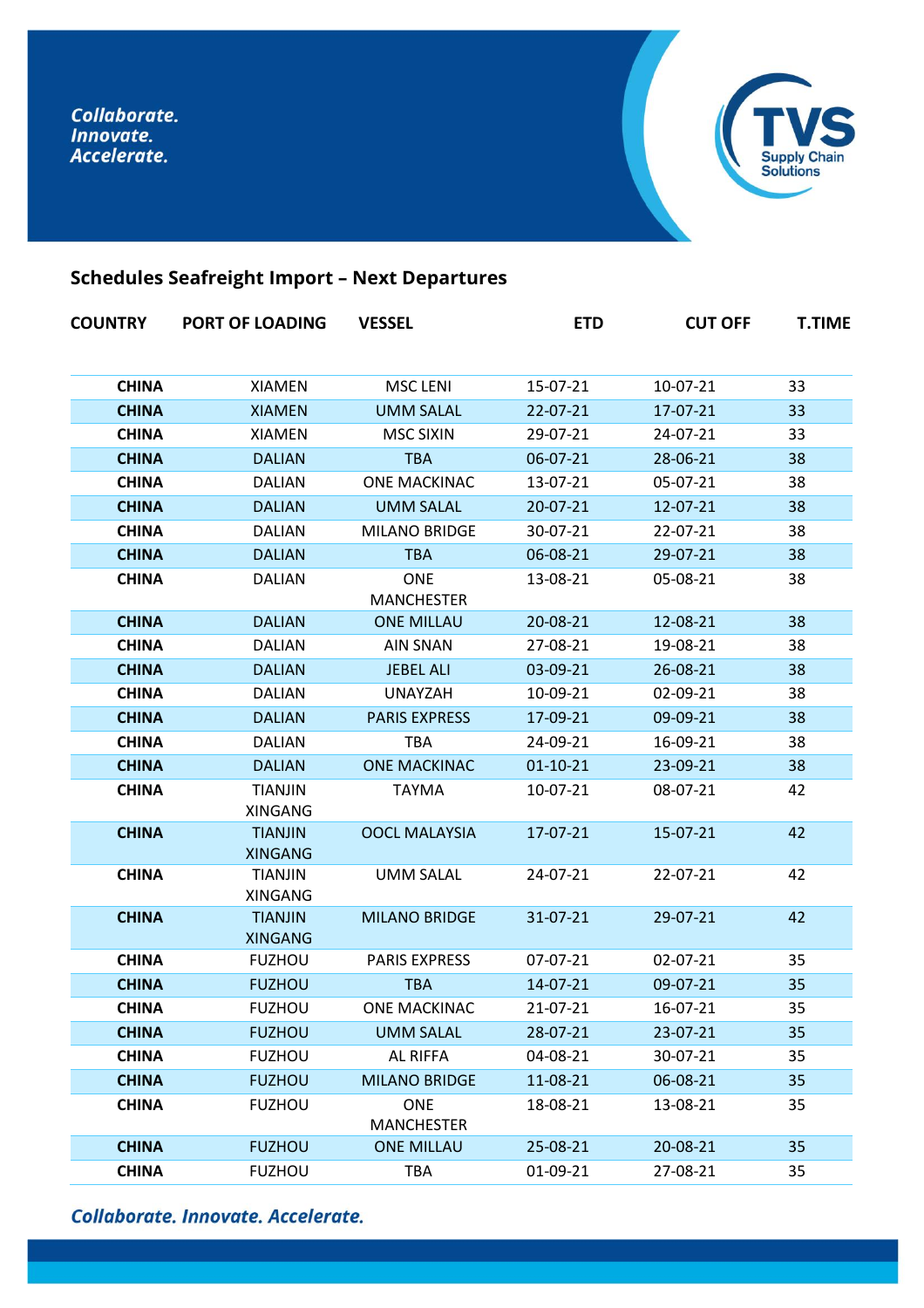

# **Schedules Seafreight Import – Next Departures**

| <b>COUNTRY</b>   | <b>PORT OF LOADING</b> | <b>VESSEL</b>                   | <b>ETD</b>     | <b>CUT OFF</b> | <b>T.TIME</b> |
|------------------|------------------------|---------------------------------|----------------|----------------|---------------|
| <b>CHINA</b>     | <b>FUZHOU</b>          | <b>JEBEL ALI</b>                | 08-09-21       | 03-09-21       | 35            |
| <b>CHINA</b>     | <b>FUZHOU</b>          | <b>UNAYZAH</b>                  | 15-09-21       | 10-09-21       | 35            |
| <b>CHINA</b>     | <b>FUZHOU</b>          | <b>PARIS EXPRESS</b>            | 22-09-21       | 17-09-21       | 35            |
| <b>CHINA</b>     | <b>FUZHOU</b>          | <b>TBA</b>                      | 29-09-21       | 24-09-21       | 35            |
| <b>HONG KONG</b> | <b>HONG KONG</b>       | <b>PARIS EXPRESS</b>            | $16 - 07 - 21$ | $10-07-21$     | 26            |
| <b>HONG KONG</b> | <b>HONG KONG</b>       | <b>ONE MACKINAC</b>             | 30-07-21       | 24-07-21       | 27            |
| <b>INDIA</b>     | <b>NHAVA SHEVA</b>     | <b>APL ANTWERP</b>              | 07-07-21       | 27-06-21       | 24            |
| <b>INDIA</b>     | <b>NHAVA SHEVA</b>     | <b>DALIAN EXPRESS</b>           | 21-07-21       | 11-07-21       | 22            |
| <b>INDIA</b>     | <b>NHAVA SHEVA</b>     | <b>CMA CGM</b><br><b>OTELLO</b> | $21 - 07 - 21$ | 11-07-21       | 25            |
| <b>INDIA</b>     | <b>NHAVA SHEVA</b>     | XIN PU DONG                     | 28-07-21       | 18-07-21       | 24            |
| <b>INDIA</b>     | <b>NHAVA SHEVA</b>     | <b>NINGBO EXPRESS</b>           | 04-08-21       | 25-07-21       | 25            |
| <b>INDIA</b>     | <b>NHAVA SHEVA</b>     | YANTIAN<br><b>EXPRESS</b>       | 11-08-21       | 01-08-21       | 23            |
| <b>INDONESIA</b> | <b>JAKARTA</b>         | <b>UNAYZAH</b>                  | 08-07-21       | $06 - 07 - 21$ | 28            |
| <b>INDONESIA</b> | <b>JAKARTA</b>         | <b>PARIS EXPRESS</b>            | 18-07-21       | 16-07-21       | 28            |
| <b>INDONESIA</b> | <b>JAKARTA</b>         | <b>TBA</b>                      | 25-07-21       | 23-07-21       | 28            |
| <b>INDONESIA</b> | JAKARTA                | <b>ONE MACKINAC</b>             | 01-08-21       | 30-07-21       | 28            |
| <b>INDONESIA</b> | <b>JAKARTA</b>         | <b>UMM SALAL</b>                | 08-08-21       | 06-08-21       | 28            |
| <b>INDONESIA</b> | JAKARTA                | <b>AL RIFFA</b>                 | 15-08-21       | 13-08-21       | 28            |
| <b>INDONESIA</b> | <b>JAKARTA</b>         | <b>MILANO BRIDGE</b>            | 22-08-21       | 20-08-21       | 28            |
| <b>INDONESIA</b> | JAKARTA                | <b>ONE</b><br><b>MANCHESTER</b> | 29-08-21       | 27-08-21       | 28            |
| <b>INDONESIA</b> | <b>JAKARTA</b>         | <b>ONE MILLAU</b>               | 05-09-21       | 03-09-21       | 28            |
| <b>INDONESIA</b> | JAKARTA                | <b>TBA</b>                      | 12-09-21       | 10-09-21       | 28            |
| <b>INDONESIA</b> | <b>JAKARTA</b>         | <b>JEBEL ALI</b>                | 19-09-21       | 17-09-21       | 28            |
| <b>INDONESIA</b> | JAKARTA                | <b>UNAYZAH</b>                  | 26-09-21       | 24-09-21       | 28            |
| <b>INDONESIA</b> | <b>JAKARTA</b>         | <b>PARIS EXPRESS</b>            | 03-10-21       | $01-10-21$     | 28            |
| <b>INDONESIA</b> | SEMARANG               | SEOUL GLOW                      | 10-07-21       | 08-07-21       | 29            |
| <b>INDONESIA</b> | <b>SEMARANG</b>        | <b>SEOUL GLOW</b>               | 17-07-21       | 15-07-21       | 29            |
| <b>INDONESIA</b> | SEMARANG               | SEOUL GLOW                      | 24-07-21       | 22-07-21       | 29            |
| <b>INDONESIA</b> | SEMARANG               | <b>SEOUL GLOW</b>               | 31-07-21       | 29-07-21       | 29            |
| <b>INDONESIA</b> | SURABAYA               | ROTTERDAM<br><b>BRIDGE</b>      | 12-07-21       | 10-07-21       | 29            |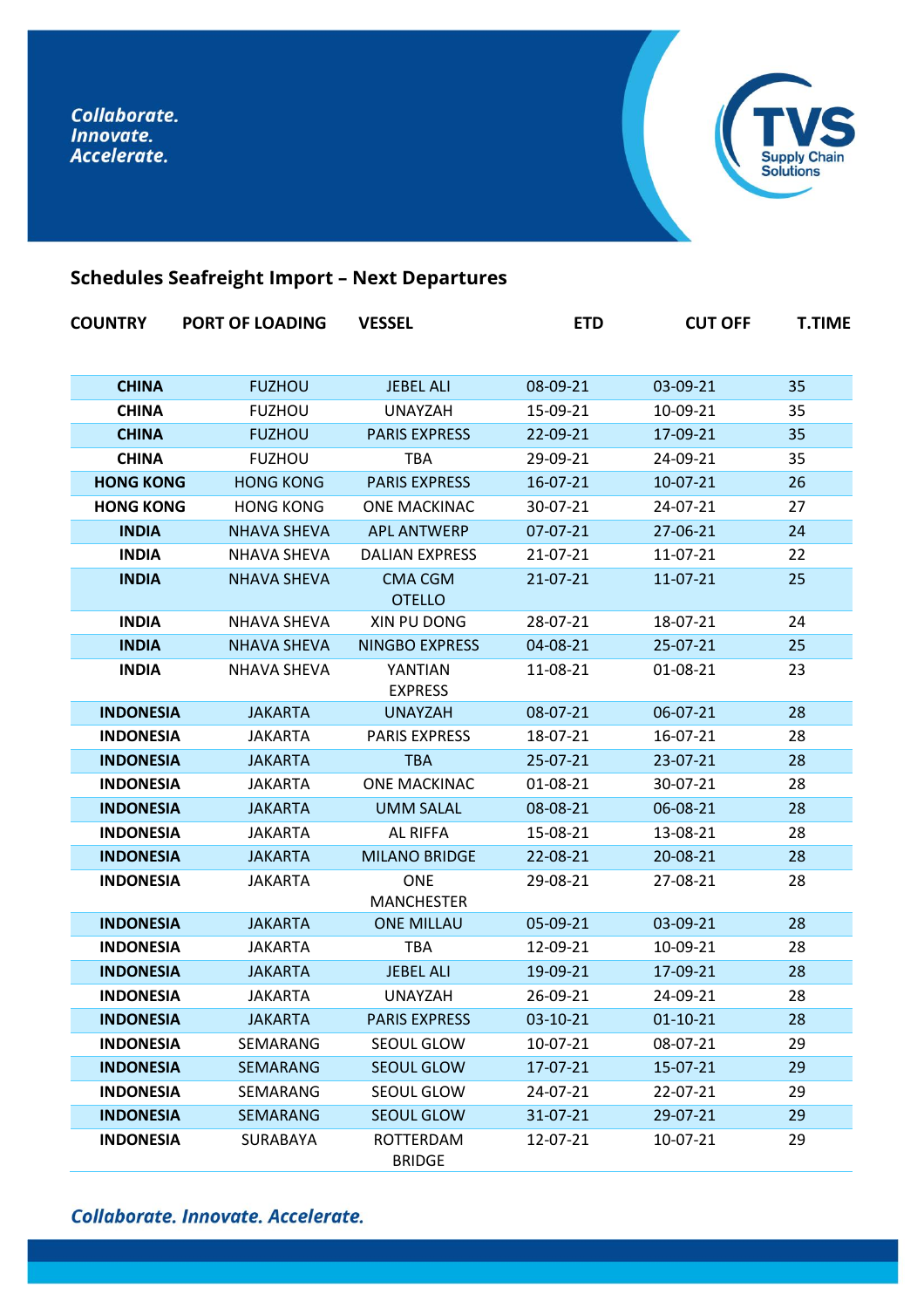

# **Schedules Seafreight Import – Next Departures**

| <b>COUNTRY</b>   | <b>PORT OF LOADING</b> | <b>VESSEL</b>                     | <b>ETD</b> | <b>CUT OFF</b> | <b>T.TIME</b> |
|------------------|------------------------|-----------------------------------|------------|----------------|---------------|
|                  |                        |                                   |            |                |               |
| <b>INDONESIA</b> | <b>SURABAYA</b>        | <b>ROTTERDAM</b><br><b>BRIDGE</b> | 19-07-21   | 17-07-21       | 29            |
| <b>INDONESIA</b> | SURABAYA               | ROTTERDAM<br><b>BRIDGE</b>        | 26-07-21   | 24-07-21       | 29            |
| <b>INDONESIA</b> | <b>SURABAYA</b>        | <b>ROTTERDAM</b><br><b>BRIDGE</b> | 02-08-21   | 31-07-21       | 29            |
| <b>JAPAN</b>     | <b>TOKYO</b>           | <b>AL RIFFA</b>                   | 12-07-21   | 09-07-21       | 38            |
| <b>JAPAN</b>     | <b>TOKYO</b>           | <b>ONE</b><br><b>MANCHESTER</b>   | 09-08-21   | 04-08-21       | 38            |
| <b>JAPAN</b>     | <b>TOKYO</b>           | <b>ONE MILLAU</b>                 | 22-08-21   | 21-08-21       | 38            |
| <b>JAPAN</b>     | <b>KOBE</b>            | <b>ONE MILLAU</b>                 | 25-08-21   | 24-08-21       | 35            |
| <b>JAPAN</b>     | <b>NAGOYA</b>          | <b>AL RIFFA</b>                   | 07-07-21   | 05-07-21       | 43            |
| <b>JAPAN</b>     | <b>NAGOYA</b>          | <b>ONE MACKINAC</b>               | 14-07-21   | 12-07-21       | 43            |
| <b>JAPAN</b>     | <b>NAGOYA</b>          | <b>UMM SALAL</b>                  | 21-07-21   | 19-07-21       | 43            |
| <b>JAPAN</b>     | <b>NAGOYA</b>          | <b>ONE</b><br><b>MANCHESTER</b>   | 04-08-21   | 01-08-21       | 43            |
| <b>JAPAN</b>     | YOKOHAMA               | <b>ONE MILLAU</b>                 | 25-08-21   | 24-08-21       | 35            |
| <b>KOREA</b>     | <b>PUSAN</b>           | <b>PARIS EXPRESS</b>              | 09-07-21   | 02-07-21       | 34            |
| <b>KOREA</b>     | <b>PUSAN</b>           | <b>ONE MACKINAC</b>               | 23-07-21   | 16-07-21       | 33            |
| <b>KOREA</b>     | <b>PUSAN</b>           | <b>UMM SALAL</b>                  | 30-07-21   | 23-07-21       | 33            |
| <b>MALAYSIA</b>  | PORT KLANG             | <b>TBA</b>                        | 10-07-21   | 07-07-21       | 24            |
| <b>MALAYSIA</b>  | <b>PORT KLANG</b>      | <b>TBA</b>                        | 17-07-21   | 14-07-21       | 24            |
| <b>MALAYSIA</b>  | <b>PORT KLANG</b>      | <b>TAYMA</b>                      | 24-07-21   | 21-07-21       | 24            |
| <b>MALAYSIA</b>  | <b>PORT KLANG</b>      | <b>UMM SALAL</b>                  | 31-07-21   | 28-07-21       | 24            |
| <b>MALAYSIA</b>  | PENANG                 | <b>NO VESSELS</b><br><b>FOUND</b> |            |                |               |
| <b>TAIWAN</b>    | <b>KEELUNG</b>         | <b>SALAHUDDIN</b>                 | 19-07-21   | 12-07-21       | 37            |
| <b>TAIWAN</b>    | KEELUNG                | LINAH                             | 26-07-21   | 19-07-21       | 38            |
| <b>TAIWAN</b>    | <b>KEELUNG</b>         | AL MURABBA                        | 02-08-21   | 26-07-21       | 37            |
| <b>TAIWAN</b>    | <b>TAICHUNG</b>        | SALAHUDDIN                        | 19-07-21   | 12-07-21       | 37            |
| <b>TAIWAN</b>    | <b>TAICHUNG</b>        | <b>LINAH</b>                      | 26-07-21   | 19-07-21       | 38            |
| <b>TAIWAN</b>    | <b>TAICHUNG</b>        | AL MURABBA                        | 02-08-21   | 26-07-21       | 37            |
| <b>TAIWAN</b>    | <b>KAOHSIUNG</b>       | SALAHUDDIN                        | 21-07-21   | 14-07-21       | 35            |
| <b>TAIWAN</b>    | <b>KAOHSIUNG</b>       | LINAH                             | 28-07-21   | 21-07-21       | 36            |
| <b>TAIWAN</b>    | <b>KAOHSIUNG</b>       | AL MURABBA                        | 04-08-21   | 28-07-21       | 35            |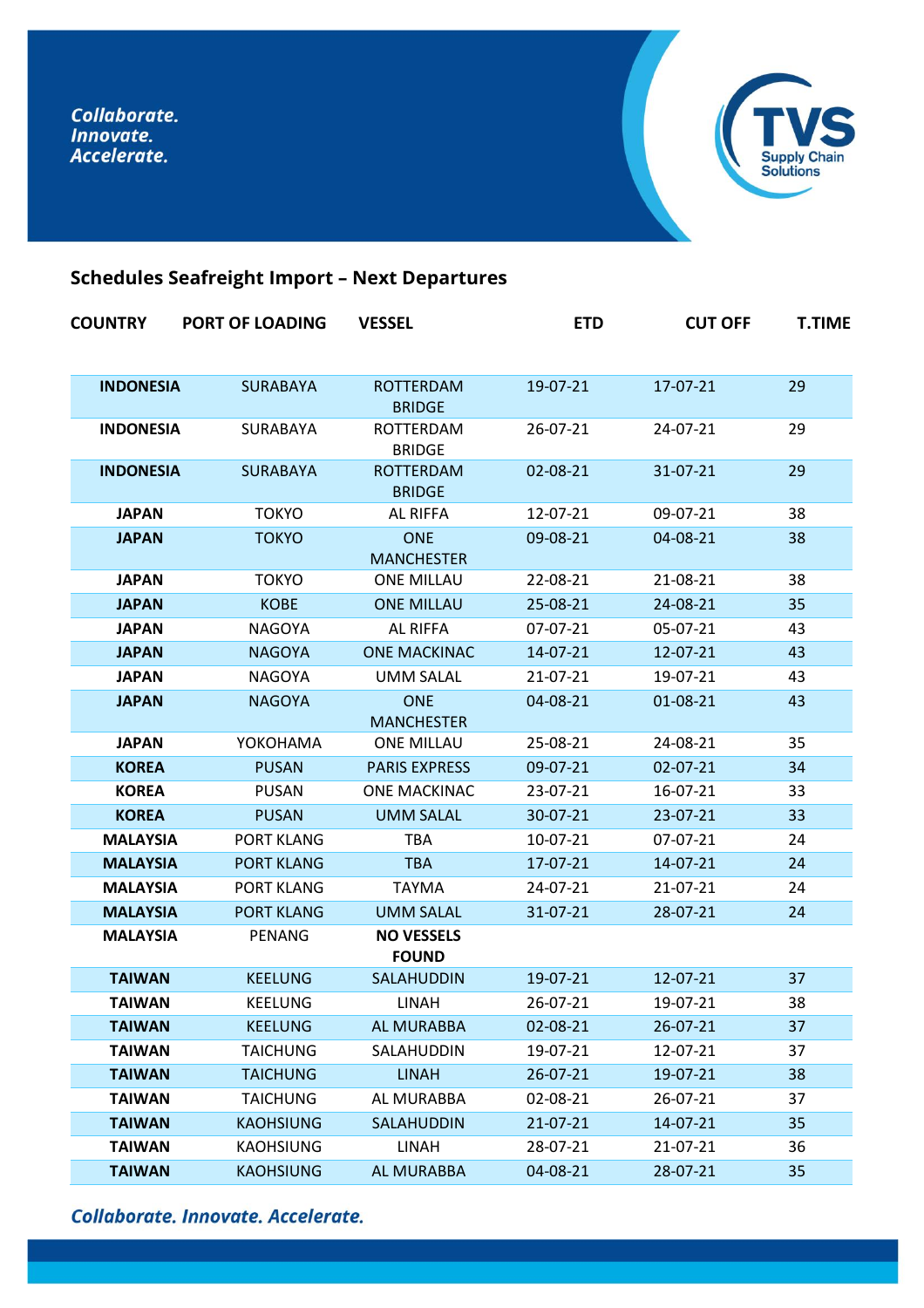

# **Schedules Seafreight Import – Next Departures**

| <b>COUNTRY</b>  | <b>PORT OF LOADING</b>              | <b>VESSEL</b>                   | <b>ETD</b> | <b>CUT OFF</b> | <b>T.TIME</b> |
|-----------------|-------------------------------------|---------------------------------|------------|----------------|---------------|
| <b>THAILAND</b> | <b>BANGKOK</b>                      | <b>PARIS EXPRESS</b>            | 11-07-21   | 07-07-21       | 28            |
| <b>THAILAND</b> | <b>BANGKOK</b>                      | <b>TBA</b>                      | 18-07-21   | 14-07-21       | 28            |
| <b>THAILAND</b> | <b>BANGKOK</b>                      | <b>ONE MACKINAC</b>             | 25-07-21   | 21-07-21       | 28            |
| <b>THAILAND</b> | <b>BANGKOK</b>                      | <b>UMM SALAL</b>                | 01-08-21   | 28-07-21       | 28            |
| <b>THAILAND</b> | <b>BANGKOK</b>                      | <b>MILANO BRIDGE</b>            | 08-08-21   | 04-08-21       | 28            |
| <b>THAILAND</b> | <b>BANGKOK</b>                      | <b>TBA</b>                      | 15-08-21   | 11-08-21       | 28            |
| <b>THAILAND</b> | <b>BANGKOK</b>                      | <b>ONE</b><br><b>MANCHESTER</b> | 22-08-21   | 18-08-21       | 28            |
| <b>THAILAND</b> | <b>BANGKOK</b>                      | <b>ONE MILLAU</b>               | 29-08-21   | 25-08-21       | 28            |
| <b>THAILAND</b> | <b>BANGKOK</b>                      | <b>AIN SNAN</b>                 | 05-09-21   | 01-09-21       | 28            |
| <b>THAILAND</b> | <b>BANGKOK</b>                      | <b>JEBEL ALI</b>                | 12-09-21   | 08-09-21       | 28            |
| <b>THAILAND</b> | <b>BANGKOK</b>                      | <b>UNAYZAH</b>                  | 19-09-21   | 15-09-21       | 28            |
| <b>THAILAND</b> | <b>BANGKOK</b>                      | <b>PARIS EXPRESS</b>            | 26-09-21   | 22-09-21       | 28            |
| <b>TURKEY</b>   | <b>ISTANBUL -</b><br>AMBARLI        | <b>MV SPICA</b>                 | 08-07-21   | 10-07-21       | 11            |
| <b>TURKEY</b>   | <b>ISTANBUL -</b><br>AMBARLI        | <b>MV SPICA</b>                 | 15-07-21   | 17-07-21       | 11            |
| <b>TURKEY</b>   | <b>ISTANBUL -</b><br>AMBARLI        | <b>MV SPICA</b>                 | 22-07-21   | 24-07-21       | 11            |
| <b>TURKEY</b>   | <b>ISTANBUL -</b><br>AMBARLI        | <b>MV SPICA</b>                 | 29-07-21   | 31-07-21       | 11            |
| <b>TURKEY</b>   | <b>ISTANBUL -</b><br>AMBARLI        | <b>MV SPICA</b>                 | 05-08-21   | 07-08-21       | 11            |
| <b>TURKEY</b>   | <b>ISTANBUL -</b><br>AMBARLI        | <b>MV SPICA</b>                 | 12-08-21   | 14-08-21       | 11            |
| <b>TURKEY</b>   | <b>ISTANBUL -</b><br>AMBARLI        | <b>MV SPICA</b>                 | 19-08-21   | 21-08-21       | 11            |
| <b>TURKEY</b>   | <b>ISTANBUL -</b><br><b>AMBARLI</b> | <b>MV SPICA</b>                 | 26-08-21   | 28-08-21       | 11            |
| <b>TURKEY</b>   | <b>ISTANBUL -</b><br>AMBARLI        | <b>MV SPICA</b>                 | 02-09-21   | 04-09-21       | 11            |
| <b>TURKEY</b>   | <b>ISTANBUL -</b><br><b>AMBARLI</b> | <b>MV SPICA</b>                 | 09-09-21   | 11-09-21       | 11            |
| <b>TURKEY</b>   | <b>ISTANBUL -</b><br>AMBARLI        | <b>MV SPICA</b>                 | 16-09-21   | 18-09-21       | 11            |
| <b>TURKEY</b>   | <b>ISTANBUL -</b><br><b>AMBARLI</b> | <b>MV SPICA</b>                 | 23-09-21   | 25-09-21       | 11            |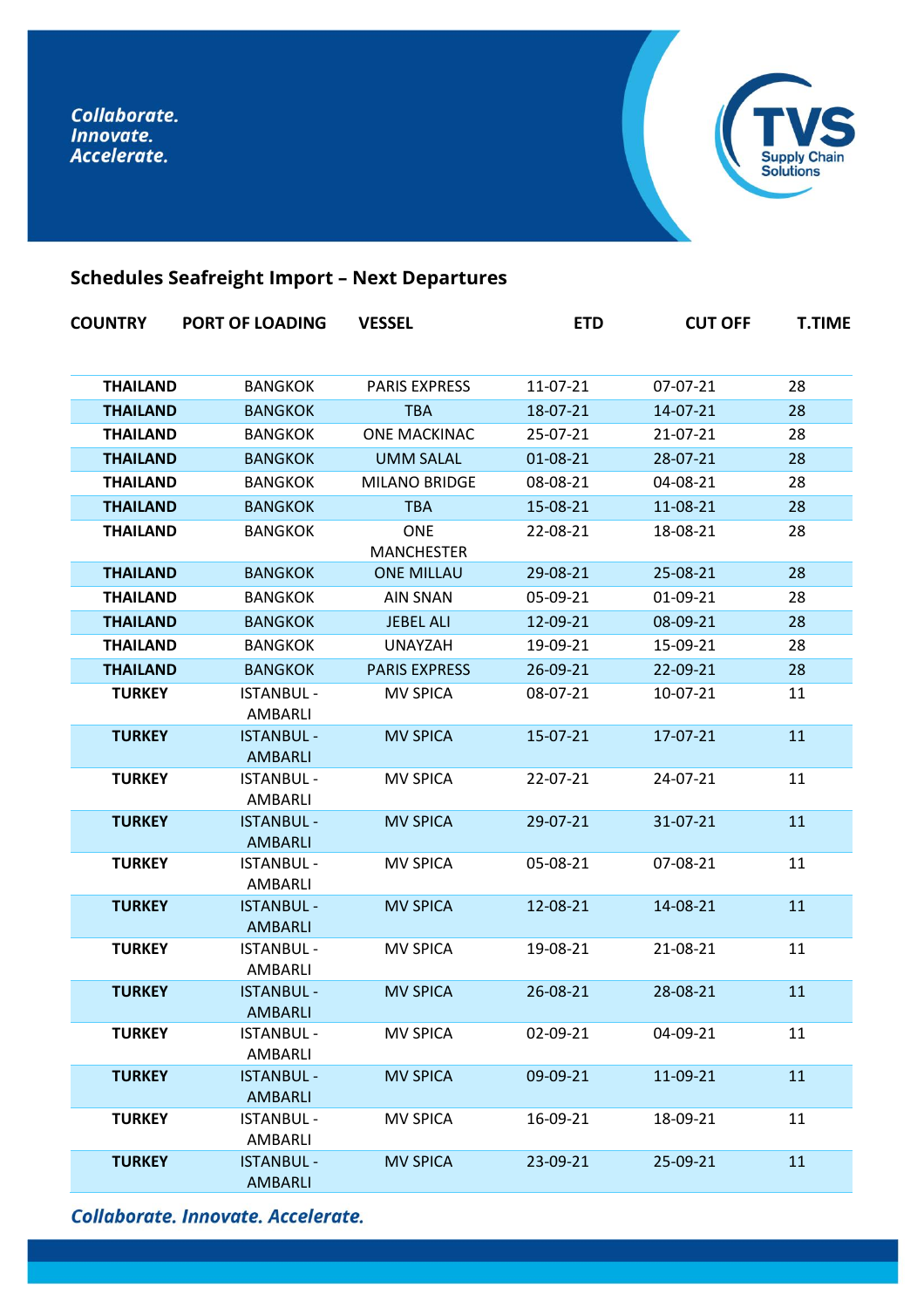

# **Schedules Seafreight Import – Next Departures**

| <b>COUNTRY</b> | <b>PORT OF LOADING</b>       | <b>VESSEL</b>                   | <b>ETD</b>     | <b>CUT OFF</b> | <b>T.TIME</b> |
|----------------|------------------------------|---------------------------------|----------------|----------------|---------------|
| <b>TURKEY</b>  | <b>ISTANBUL -</b><br>AMBARLI | <b>MV SPICA</b>                 | 30-09-21       | 02-10-21       | 11            |
| <b>TURKEY</b>  | <b>IZMIR</b>                 | <b>ZIM TARRAGONA</b>            | 12-07-21       | $10-07-21$     | 8             |
| <b>TURKEY</b>  | <b>IZMIR</b>                 | <b>ZIM LUANDA</b>               | 19-07-21       | 17-07-21       | 8             |
| <b>TURKEY</b>  | <b>IZMIR</b>                 | <b>ZIM YOKOHAMA</b>             | $26 - 07 - 21$ | 24-07-21       | 8             |
| <b>TURKEY</b>  | <b>IZMIR</b>                 | <b>ZIM VANCOUVER</b>            | 02-08-21       | 31-07-21       | 8             |
| <b>TURKEY</b>  | <b>IZMIR</b>                 | <b>ZIM MONACO</b>               | 09-08-21       | 07-08-21       | 8             |
| <b>TURKEY</b>  | <b>IZMIR</b>                 | ZIM CONSTANZA                   | 16-08-21       | 14-08-21       | 8             |
| <b>TURKEY</b>  | <b>IZMIR</b>                 | <b>ZIM SHEKOU</b>               | 23-08-21       | 21-08-21       | 8             |
| <b>TURKEY</b>  | <b>IZMIR</b>                 | ZIM QINGDAO                     | 30-08-21       | 28-08-21       | 8             |
| <b>TURKEY</b>  | <b>IZMIR</b>                 | <b>ZIM TARRAGONA</b>            | 06-09-21       | 04-09-21       | 8             |
| <b>TURKEY</b>  | <b>IZMIR</b>                 | <b>ZIM LUANDA</b>               | 13-09-21       | 11-09-21       | 8             |
| <b>TURKEY</b>  | <b>IZMIR</b>                 | <b>ZIM YOKOHAMA</b>             | 20-09-21       | 18-09-21       | 8             |
| <b>TURKEY</b>  | <b>IZMIR</b>                 | <b>ZIM VANCOUVER</b>            | 27-09-21       | 25-09-21       | 8             |
| <b>VIETNAM</b> | <b>HO CHI MINH</b>           | <b>TBA</b>                      | $10-07-21$     | 08-07-21       | 31            |
| <b>VIETNAM</b> | HO CHI MINH                  | <b>PARIS EXPRESS</b>            | 16-07-21       | 14-07-21       | 31            |
| <b>VIETNAM</b> | <b>HO CHI MINH</b>           | <b>OOCL MALAYSIA</b>            | $23 - 07 - 21$ | $21 - 07 - 21$ | 31            |
| <b>VIETNAM</b> | HO CHI MINH                  | <b>ONE MACKINAC</b>             | 30-07-21       | 28-07-21       | 31            |
| <b>VIETNAM</b> | <b>HO CHI MINH</b>           | <b>UMM SALAL</b>                | 06-08-21       | 04-08-21       | 31            |
| <b>VIETNAM</b> | HO CHI MINH                  | <b>AL RIFFA</b>                 | 13-08-21       | 11-08-21       | 31            |
| <b>VIETNAM</b> | <b>HO CHI MINH</b>           | <b>MILANO BRIDGE</b>            | 20-08-21       | 18-08-21       | 31            |
| <b>VIETNAM</b> | HO CHI MINH                  | <b>ONE</b><br><b>MANCHESTER</b> | 27-08-21       | 25-08-21       | 31            |
| <b>VIETNAM</b> | <b>HO CHI MINH</b>           | <b>ONE MILLAU</b>               | 03-09-21       | 01-09-21       | 31            |
| <b>VIETNAM</b> | HO CHI MINH                  | JEBEL ALI                       | 10-09-21       | 08-09-21       | 31            |
| <b>VIETNAM</b> | <b>HO CHI MINH</b>           | <b>UNAYZAH</b>                  | 17-09-21       | 15-09-21       | 31            |
| <b>VIETNAM</b> | HO CHI MINH                  | TBA                             | 24-09-21       | 22-09-21       | 31            |
| <b>VIETNAM</b> | HO CHI MINH                  | <b>PARIS EXPRESS</b>            | $01 - 10 - 21$ | 29-09-21       | 31            |
| <b>VIETNAM</b> | <b>HAIPHONG</b>              | <b>TBA</b>                      | 10-07-21       | 08-07-21       | 31            |
| <b>VIETNAM</b> | <b>HAIPHONG</b>              | <b>PARIS EXPRESS</b>            | 16-07-21       | 14-07-21       | 31            |
| <b>VIETNAM</b> | <b>HAIPHONG</b>              | OOCL MALAYSIA                   | 23-07-21       | 21-07-21       | 31            |
| <b>VIETNAM</b> | <b>HAIPHONG</b>              | <b>ONE MACKINAC</b>             | 30-07-21       | 28-07-21       | 31            |
| <b>VIETNAM</b> | <b>HAIPHONG</b>              | <b>UMM SALAL</b>                | 06-08-21       | 04-08-21       | 31            |
| <b>VIETNAM</b> | <b>HAIPHONG</b>              | <b>AL RIFFA</b>                 | 13-08-21       | 11-08-21       | 31            |